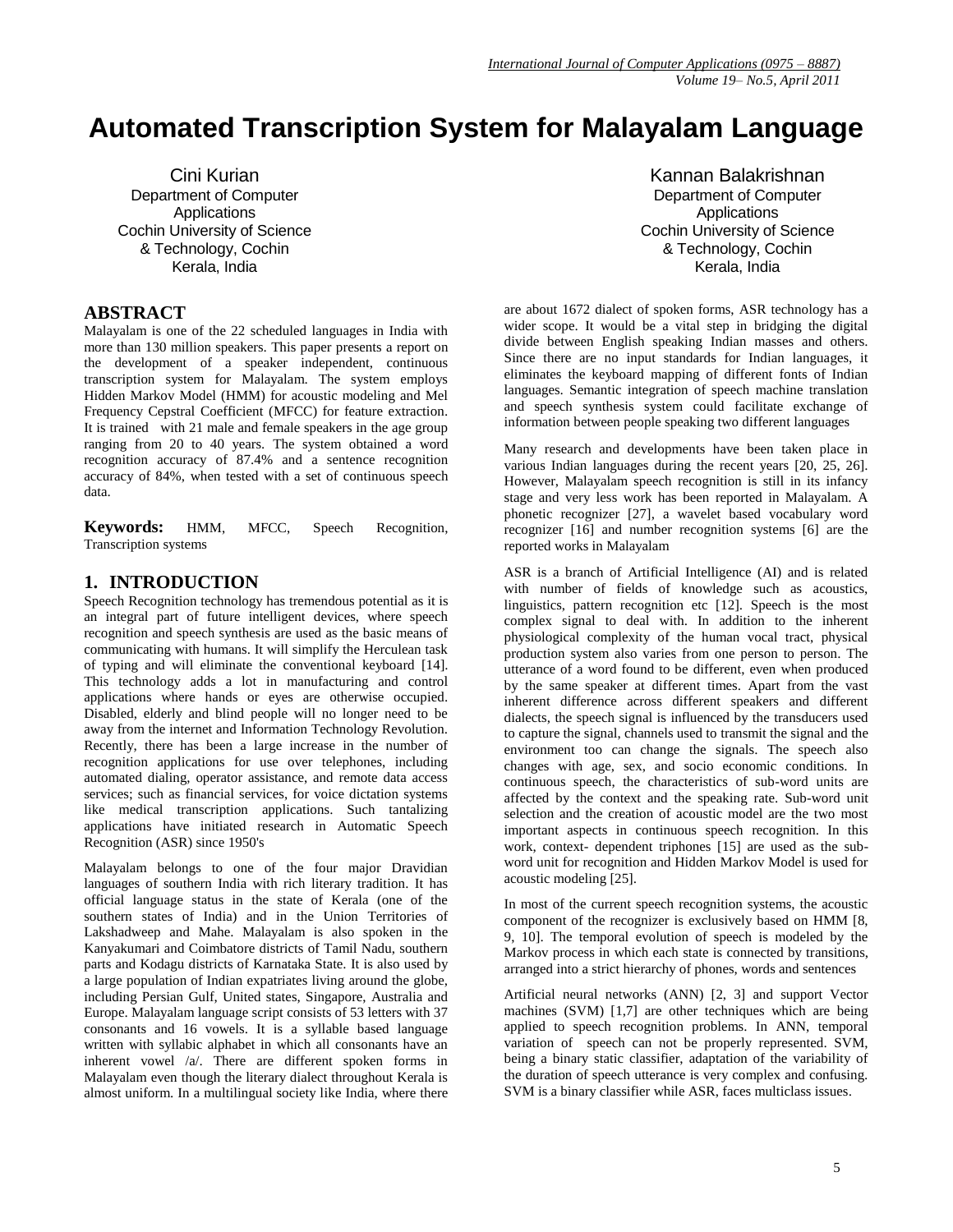For processing the speech, the signal has to be represented in some parametric form. Wide range of methods exist for parametric representation of speech signals, such as Linear Prediction coding (LPC) [10], and Mel-Frequency Cepstrum Coefficients (MFCC) [8]. MFCCs are less susceptible to the physical conditions of the speaker's vocal tract [21]. In this system, Speech signal is represented by MFCC

#### **2. METHODOLOGIES USED**

#### **2.1 Statistical Speech Recognition and HMM**

An unknown speech wave form is converted by a front-end signal processor into a sequence of acoustic vectors, *O* =  $o1, o2, o3, \ldots$  The utterance consists of sequence of words  $W =$ *w1, w2, w3 ----wn*. In ASR it is required to determine the most probable word sequence, W, given the observed acoustic signal *O*. Applying Bays' rule to decompose the required probability, [12]

 $S = \text{arg}w \text{max} P(W/O) = \text{arg}w \text{max} (P(O/W) P(W) / P(O))$  $S = \text{argwmax}P(O/W)P(W)$  *Posterior prior*

Hence a speech recognizer should have two components: *P (W),*  the prior probability, is computed by language model, while P *(O/W),* the observation likelihood, is computed by the acoustic model. Here the acoustic modeling of the recognition unit is done using HMM.

Since HMM is a statistical model in which it is assumed to be in a Markov process with unknown parameters, the challenge is to find all the appropriate hidden parameters from the observable states. Hence it can be considered as the simplest dynamic Bayesian network [8,10]. In a regular Markov model, the state is directly visible to the observer, and therefore the state transition probabilities are the only parameters. However, in a hidden Markov model, the state is not directly visible (so-called *hidden*), but the variables influenced by the states are visible. Each transition in the state diagram of a HMM has transition probability associated with it [19, 13]. These transition probabilities are denoted by matrix A. Here A is defined as *A =*   $a_{ij}$  where  $aij = P(t_{t+1} = j \mid j = i)$ , the probability of being in state j at time  $t +1$ , given that we were in state *i* at time *t*. It is assumed that  $a_{ii}$ 's are independent of time. Each state is associated with a set of discrete symbols with an observation probability assigned to each symbol, or is associated with the set of continuous observation with a continuous observation probability density. These observation symbol probabilities are denoted by the parameter B. Here B is defined as  $B = b_j(k)$ , where  $b_j(k) = P(v_k \text{ at } t \mid i_t = j)$ , the probability of observing the symbol  $v_k$ , given that it is in the state *j*. The initial state probability is denoted by the matrix  $\pi$ , where  $\pi$  is, defined as  $\pi$  $= \pi$ <sup>*i*</sup> where  $\pi$ <sup>*i*</sup> = *P* ( $i$ <sup>*i*</sup> = *I*), the probability of being in state *t* at  $t = 1$ . Using the three parameters *A*, *B*, and  $\pi$  a HMM can be

compactly denoted as  $\lambda = \{A, B, \pi\}$  An Example of an HMM with five states is shown in Figure 1.



**Figure 1** Topology of a five state HMM

There are three fundamental ASR problems that could be addressed with HMM [21]. Problem (i) is Scoring and evaluation problem i.e computing the likelihood of an observation sequence, given a particular HMM. This problem occurs in the recognition phase. Here for the given parameter vector sequence (observation sequence), derived from the test speech utterance, the likelihood value of each HMM is computed using forward algorithm. The symbol associated with the HMM, for which the likelihood is maximum, is identified as the recognized symbol corresponding to the input speech utterance. Problem (ii) is associated with training of the HMM for the given speech unit. Several examples of the same speech segments with different phonetic contexts are taken, and the parameters of the HMMs,  $\lambda$ , have been interactively refined for maximum likelihood estimation, using the Baum- Wetch algorithm [4]. Problem (iii) is associated with decoding or hidden state determination, where the best HMM state sequence is to be determined from the given observation sequence. The Viterbi algorithm [11,28] is employed for solving the problem (iii) as it is computationally efficient.

#### **2.2 Mel Frequency Cepstral Coefficient**

The mel-based Cepstral Coefficients called Mel-Frequency Cepstral Coefficients (MFCC), which is a popular parameter chosen for speech recognition, extracted from the speech signal. The MFCCs approximate human auditory systems in which frequency scale is wrapped to give high resolution at low frequencies and lower resolution at high frequencies [13]. This mel-scale wrapping improves the performance of speech recognition system compared with linear weight contributions from all frequencies [5,9]

In the training and recognition phase, MFCCs are extracted from speech signal and it is used for further processing. Here speech signal is transformed into a Frequency domain via Fast Fourier Transform (FFT). After mel-warping, the frequency scale is multiplied by a bank of filters. The filter-bank energies are then computed by integrating the energy in each filter. Then by applying Discrete Cosine Transform (DCT), Filter- bank logenergies are converted into Cepstral Coefficients. The flow diagram of generating MFCCs is shown in Figure 2.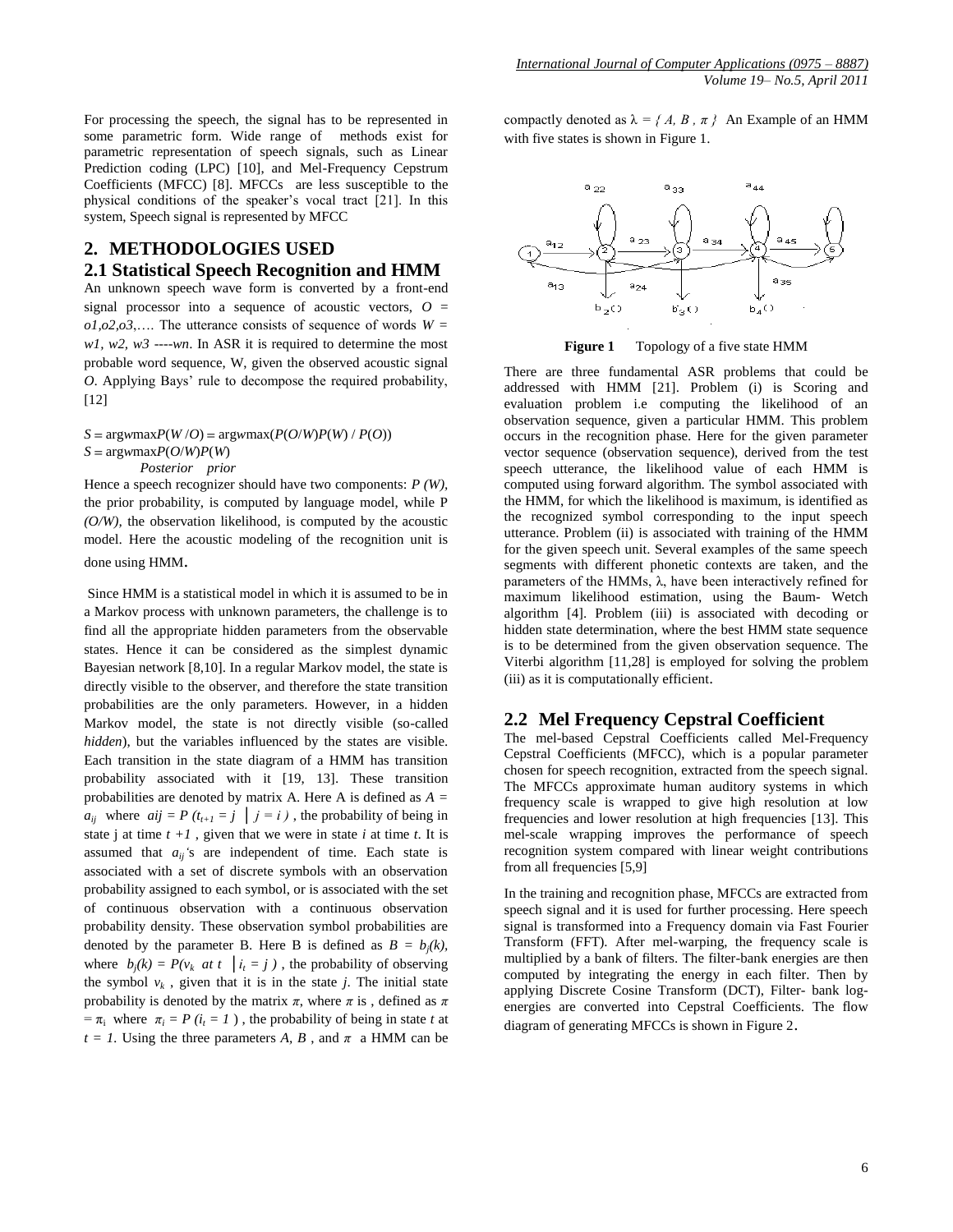

**Fig. 2.** Feature Extraction using MFCC

## **3. SYSTEM DEVELOPMENT**

The basic architecture of the developed speech recognizer is shown in Figure 3. During training phase the HMM trainer creates acoustic models from three components; feature vectors, language models, and dictionary. Word models which are built

from language models and pronunciation dictionary are used for pattern matching in the testing phase along with the syntax and semantics of the language. Figure 4 shows the different steps involved in the development of the proposed system



**Fig. 3.** System Architecture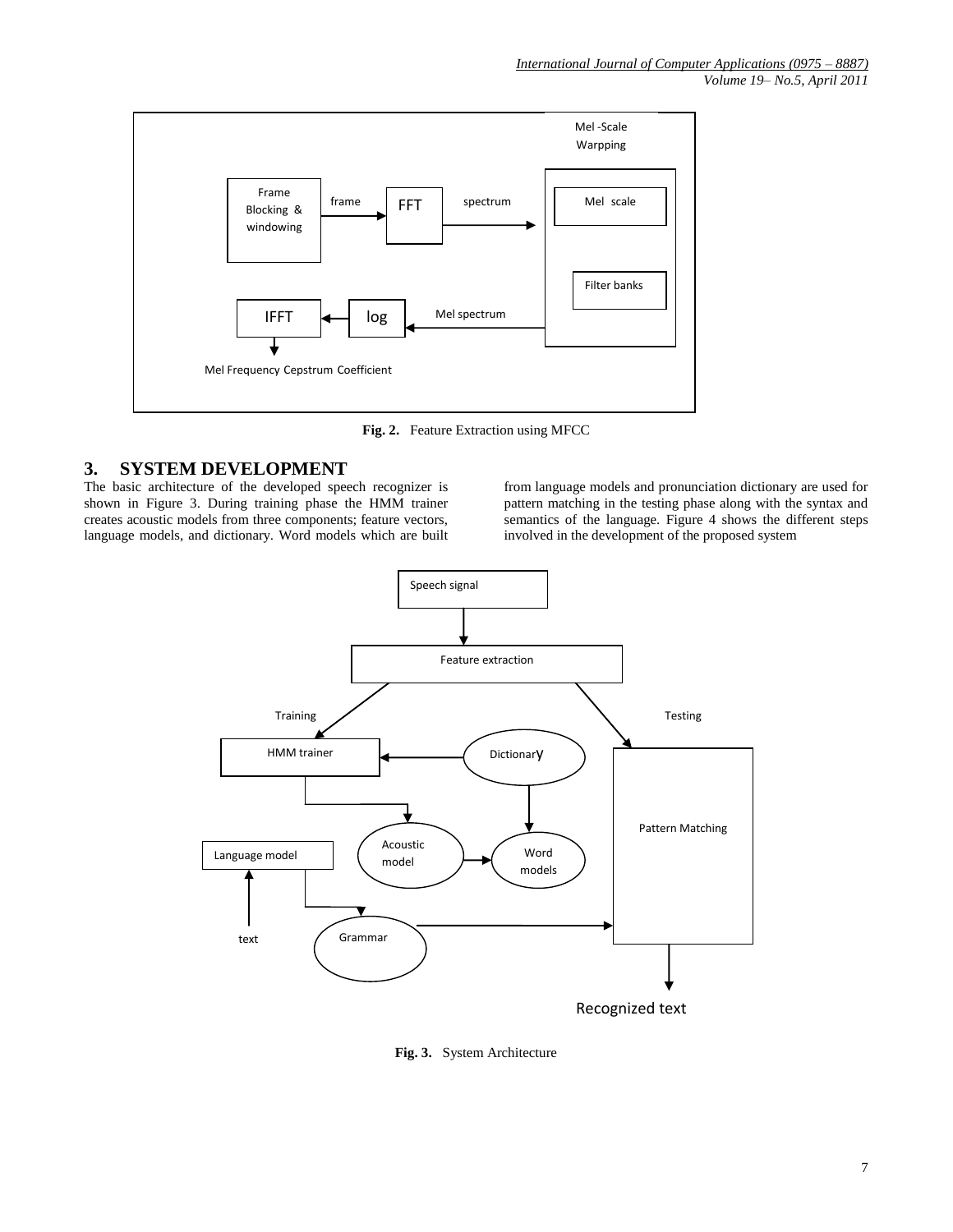

 **Fig. 4.** System Development

#### **3.1 Data Collection**

Data collection involves creation of text corpus and speech corpus

#### **3.1.1 Text Corpus**

Selecting an optimal set of textual sentences in such a way that it will cover all phonemes, is the first step of system development [6]. The selected sentences should have enough occurrences of each type of co-articulation effects. The quality of text corpus chosen is very important for recognition performance. The text corpus is used as vocabulary for ASR and it is also used as the source for language modeling. Text materials are collected from on-line Malayalam newspapers and a font converter is used to convert the different fonts into desired electronic character code. The corpus balancing tool, CorpusCrt[18] is used to extract a set of phonetically rich sentences, from the text materials. Accordingly, 20 phonetically rich sentences are selected for training*.*

#### **3.1.2 Speech Corpus**

Speech data is used for training and testing an ASR system. The data for testing is collected form 10 male and 11 female speakers. For testing the system, five unknown speakers (whose sounds have not been trained) are selected and speech data of five different sentences collected from them. For training, the speakers were asked to read the 20 sentences. Recording is done in normal office environment using a head set, having microphone with 70Hz to 1600Hz of frequency range. Moreover, it is done with 16 kHz sampling frequency quantized by 16 bit, using a tool named Praat [16]. The speech is saved in Microsoft wave format

#### **3.2 Data Preparation**:

Data preparation involves creation of phone list, phonetic

dictionary and transcription file.

## **3.2.1 Phone list**

A phone list is a list of all acoustic units in the language that are needed to train models. It should have exactly the same units that are used in dictionaries. Unique phones of the language are also identified and defined. Here the prepared phone list contains 71 phonemes. Eg, clk k , sh, uu,

## **3.2.2. Phonetic dictionary**

A well defined and accurate phonetic dictionary contributes a lot to the accuracy of the recognizing system. Here all words in the training data are mapped into the acoustic unit in the phone list. Here, in addition to the mapping table, some rules for the lexical representation of some sounds are also applied. This is to represent some sounds in Malayalam language in some special contexts. Thus, a phonetic dictionary is created for the 102 words of the vocabulary. Multiple pronunciations are also allowed in this work and it is represented in phonetic dictionary. Eg. Yaatra y aa t r a

nikuti n i k u t i

## **3.2.3 Transcription file**

The transcription file contains the sequence of words transcribed orthographically, written exactly as they occurred during the training speech. Each speech file in the database is transcribed into its corresponding orthographic representation. Hence here the transcription file is created for the 400 training sentences. Eg:-  $\langle s \rangle$  innu aaluva shivaratri  $\langle s \rangle$ 

#### **4. FEATURE EXTRACTION**

Mel-Frequency Cepstral Features are extracted from the speech signal using a window size of 25msec and a window shift of 10msec. From each frame of speech, 12 cepstral coefficients are obtained. The delta and acceleration coefficients are appended to the derived cepstral coefficients to obtain a 39 dimensional vector coefficient. These acoustic vectors are used for representing the voice characteristic of the speaker [14]. Therefore, each input utterance is transformed into a sequence of acoustic vectors.

#### **5. ACOUSTIC MODELING**

Characteristics of the basic recognition units [10] are represented by Acoustic models. Here, the Semi-Continuous Hidden Markov models (SCHMMs) [141] are chosen to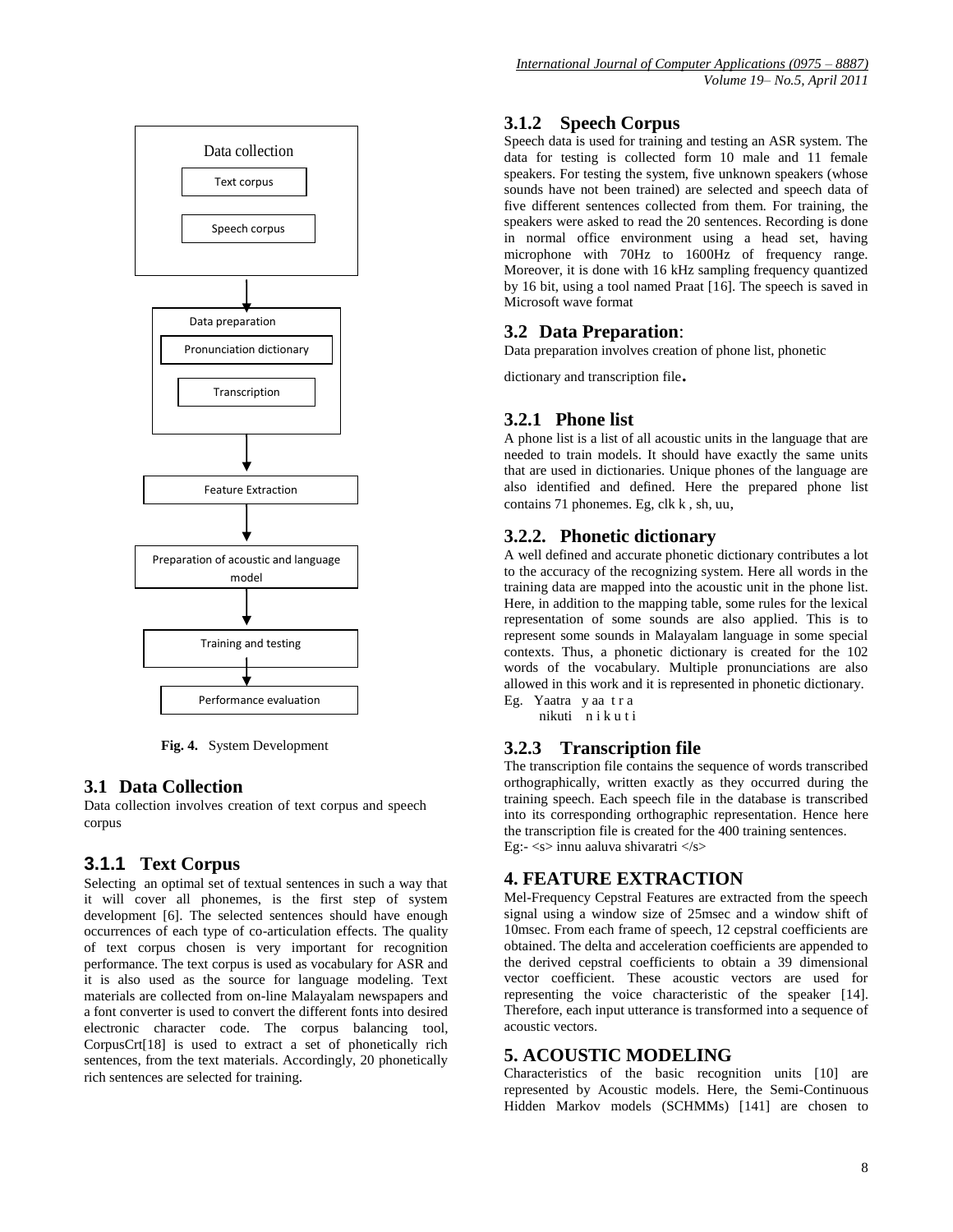represent context dependent phones (triphones). The phone likelihood is computed from the HMMs. The likelihood of the word is computed from the combined likelihood of all the phonemes. The acoustic model thus built is a 5 state SCHMMs, with states clustered using a decision tree.

#### **6. LANGUAGE MODELING**

The Language Model attempts to convey behavior of the language and is used to support the recognition process. The Language Model module provides word-level language structure, which can be represented by any number of pluggable implementations. These implementations typically fall into one of the two categories, viz; graph-driven grammars and stochastic N-Gram models. The stochastic N-Gram models provide probabilities for words given the observation of the previous N-1 words. The trigram model [N=3], based on the previous two words is powerful, as most words have a strong dependence on the previous two words and it can be estimated reasonably well with an attainable corpus. The trigram based language model with back-off is used for recognition. The language model is created using the CMU statistical LM toolkit [16].

## **7. TRAINING AND TESTING**

For training and testing the system, the data base is divided into three equal parts- 1, 2, 3 and the experiment is conducted in a round robin fashion. For each experiment, 2/3rd of the data is taken for training and 1/3rd of the data is used for testing. In the experiment I, part 1 and part 2 of data is given for training. Then the same trained system is taken for testing the system with part 3 of the database. In experiment II, part 1 and part 3 of the data base is taken for training and part II of the database is used for testing. In experiment III, part 2 and part 3 of the database is taken for training and tested with part 1 of the database. The result obtained from each training and testing experiment in terms of Word Accuracy, Sentence Accuracy, Number of words deleted, inserted, substituted are detailed in table 1.

**Table 1:** Performance Evaluation of the System with Training and Testing Data

|                | <b>TRAINING</b>  |           |               |                |                   | <b>TESTING</b> |           |               |                |                   |
|----------------|------------------|-----------|---------------|----------------|-------------------|----------------|-----------|---------------|----------------|-------------------|
|                | $\%$             |           |               |                |                   | $\%$           |           |               |                |                   |
| Experiment     | Accuracy<br>Word | Deletions | Substitutions | Insertions     | Sentence Accuracy | Word Accuracy  | Deletions | Substitutions | Insertions     | Sentence Accuracy |
|                | 93.32            | 1.76      | 4.97          | 0.19           | 88.57             | 79.82          | 9.43      | 10.7          | $\overline{0}$ | 66.43             |
| $\overline{2}$ | 94.24            | 1.89      | 3.86          | $\theta$       | 88.21             | 86.89          | 2.8       | 10.2          | $\theta$       | 84.29             |
| 3              | 94.04            | 1.83      | 4.12          | $\overline{0}$ | 89.29             | 88.37          | 1.69      | 9.93          | 1              | 83.57             |

## **8. PERFORMANCE EVALUATION AND DISCUSSION**

Word Error Rate (WER) is the standard evaluation metric for speech recognition. It is computed by SCLITE [13], a scoring and evaluating tool from National Institute of Standards and Technology (NIST). The inputs to the SCLITE are the reference text and the recognized text (output of the decoder). After each training and testing experiment, recognized text and the reference text are converted into the sclite compatible form and fed as input in sclite. Then detailed results are obtained in terms of WER, SER, number of word deletions; insertions and substitutions. If N is the number of words in the correct transcript; S, the number of substitutions; and D, the number of Deletions, then,

#### $WER = ((S + D + I)N)/100$

Sentence Error Rate  $(S.E.R) =$  (Number of sentences with at least one word error/ total Number of sentences) \* 100

The recognition performance evaluation of ASR systems is to be measured on a corpus of data different from the training data. For this purpose, initially, the system is trained with the complete data base. Then, a separate test corpus, is created in such a way that it is different from the trained text corpus however contains only words from the pronunciation dictionary. In order to test the speaker independency of the system, speakers involved in the creation of training corpus are avoided. Hence a set of five sentences are created and five unknown speakers are selected. Speakers read the text corpus and recognition performance of the system is reported in terms of WER and SER.The WER obtained is 85% and SER is 82%. These results prove that the developed system is speaker independent with less error. This could be further reduced by training the system on a larger training data and also adding recordings from speakers of different dialects.

#### **9. CONCLUSION**

The objective of this study is to build a transcription system for Malayalam language. It is achieved while working with medium size vocabulary. The system is trained with 21 speakers, and it gives sentence recognition accuracy 84%. The accuracy results